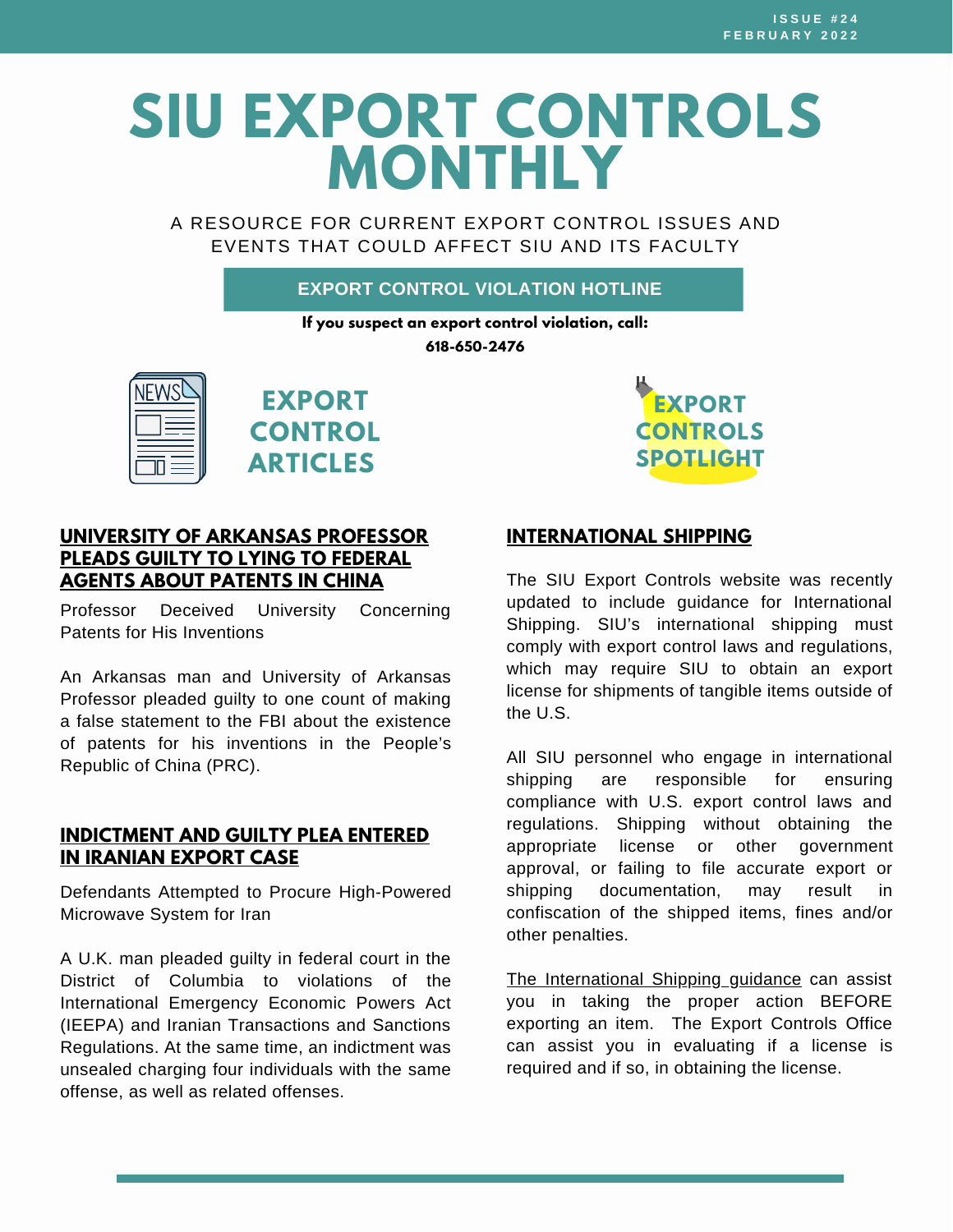# **"TALENT [PROGRAM"](https://siusystem.edu/academic-affairs/export-controls/foreign-talent-programs.shtml) FAQS**

#### **What is a foreign "TALENTS" program?**

Any foreign state sponsored attempt to acquire U.S.-funded scientific research through recruitment programs that target scientists, engineers, academics, researchers, and entrepreneurs of all nationalities working or educated in the United States.

These recruitment programs are often part of broader whole-of-government strategies to reduce costs associated with basic research while focusing investment on military development or dominance in emerging technology sectors. The Department of Energy issued an order on 7 July 2019 with fairly clear explanations of Talents programs DOE O [486.1.](https://www.directives.doe.gov/directives-documents/400-series/0486-1-border/@@images/file)

#### **How does this affect SIU and me?**

Association with a Talents Program can lead to ineligibility to receive Federal funding for your research. Currently there is no due process to challenge such a determination or limit to the time interval over which it is imposed. Past associations may also be concerning to the US Government.

## **CHINA DEFENSE [UNIVERSITIES](https://unitracker.aspi.org.au/) TRACKER**

The Tracker is a tool created by ASPI's International Cyber Policy Centre to inform universities, governments and scholars as they engage with the entities from the People's Republic of China. It aims to build understanding of the expansion of militarycivil fusion—the Chinese government's policy of integrating military and civilian efforts—into the education sector. The Tracker should be used to inform due diligence of Chinese institutions.

## **[EQUIPMENT](https://www.bis.doc.gov/index.php/documents/regulations-docs/2329-commerce-control-list-index-3/file) USED IN RESEARCH**

If you use the following equipment/goods in your research or the below is your area of research, please call the Director of Export Controls at 618-650-2476.

**Radionuclides, alpha-emitting** ..... 1C236

| Radionuclides, alpha-emitting, n.e.s. |  |
|---------------------------------------|--|
|                                       |  |

**Radium-226, compounds, mixtures, products or devices** ...................... 1C237

**Radome design software** ........ 6D003.h.2

**Radomes usable in protecting missiles against nuclear effects** ................. 6A103

|  | Rafts (life) for military | aircraft |
|--|---------------------------|----------|
|  |                           |          |

**Ralstonia solanacearum, race 3, biovar 2** ............................................... 1C354.a.5

**Raman shift lasers** ..................... 6A205.e

**Ramjet engines/components** ........ 9A011

**Range gated illumination systems, underwater** .............................. 8A002.d.2

**Range instrumentation radars** .................................................. 6A108.b.2

**Rankine cycle engine, air independent** ....................................................8A002.j.1

**Rate tables and positioning tables** ........................................................ 2B121

**Rate tables, positioning tables, and motion simulators** ......................... 2B120

**Rathayibacter toxicus** ............. 1C354.a.6